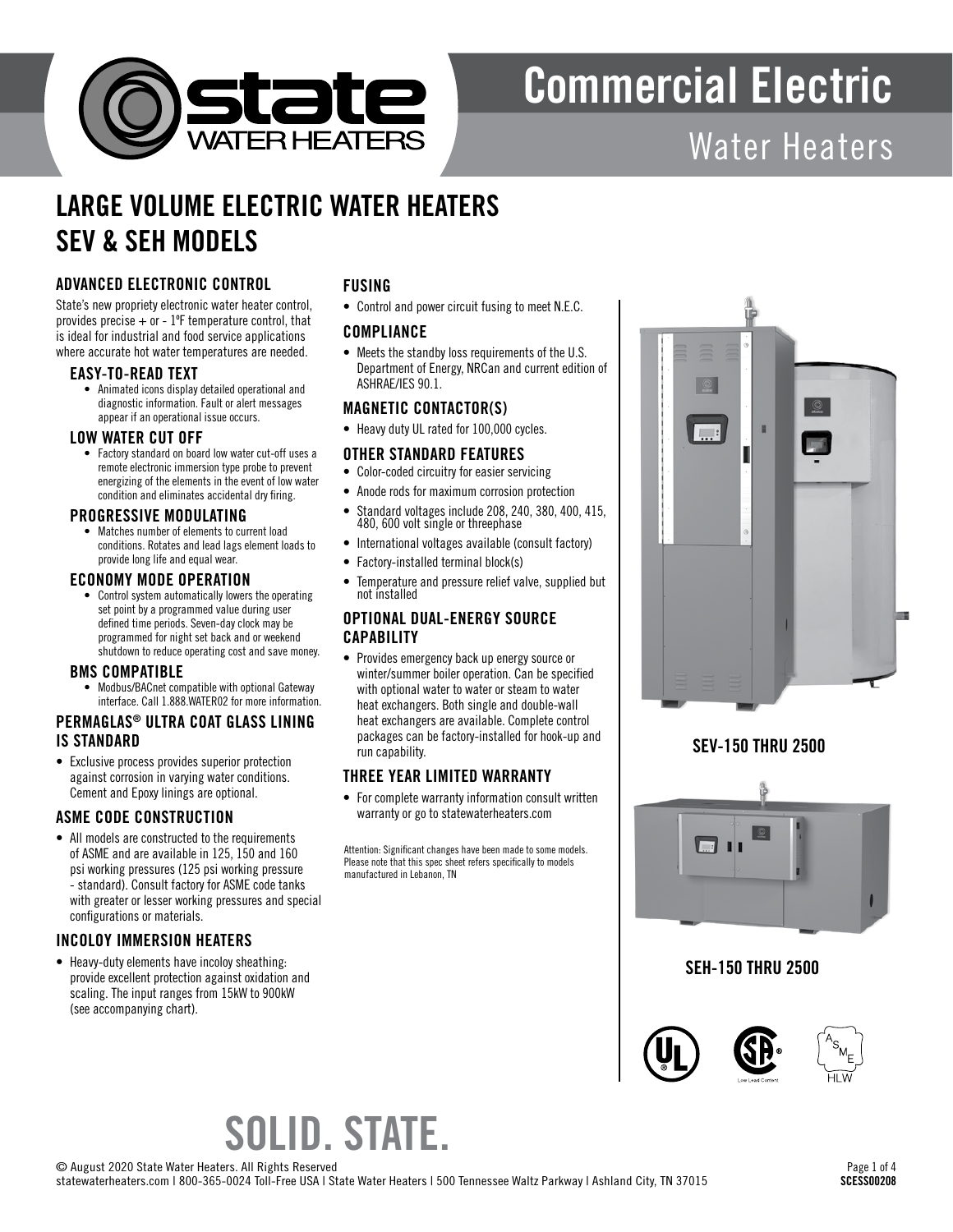

# Commercial Electric Water Heaters



\*An oversized control panel may be required on models with inputs above 72 kW. Consult the factory for details.



### Horizontal Models



A & D ELEVATION FROM FINISHED FLOOR

Vertical Round Models 150-1000 Vertical Square Models 1250-2500





HINGED DOOR TO<br>ELECTRIC CONTROL<br>COMPARTMENT



EXTRA PANEL BOX MAY BE NECESSARY FOR INPUTS HIGHER THAN 72KW. CONSULT FACTORY

\*An oversized control panel may be required on models with inputs above 72 kW. An oversized control panel may increase the width and depth of the square jacket by up to 2".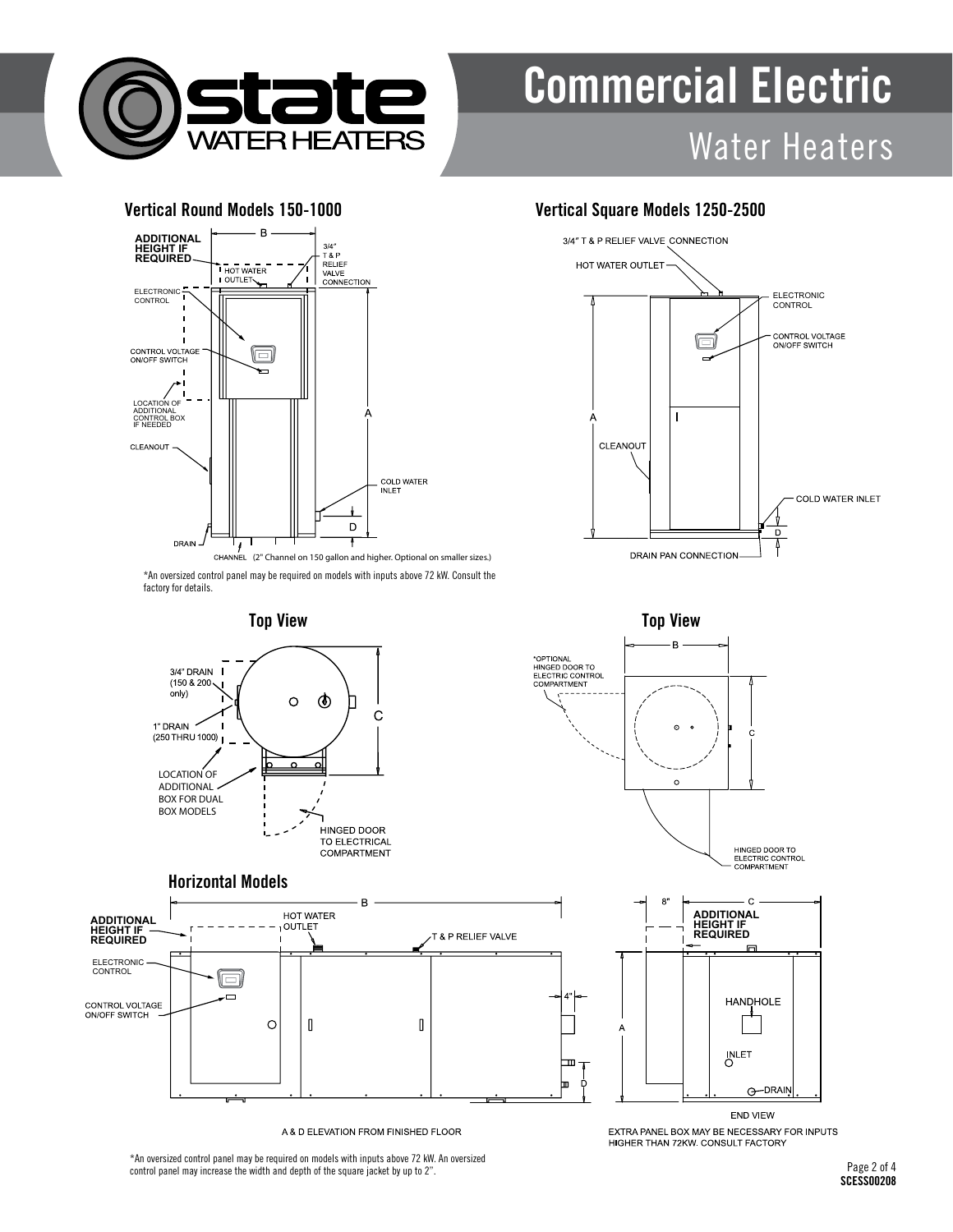

# Commercial Electric

### Water Heaters

| Model Number*                                    | Max. KW | <b>Gallon Capacity</b> |              |              | <b>Dimensions in Inches</b> | <b>Water Connection</b> |                       | <b>Shipping</b>        |              |  |  |
|--------------------------------------------------|---------|------------------------|--------------|--------------|-----------------------------|-------------------------|-----------------------|------------------------|--------------|--|--|
|                                                  |         |                        | A            | B            | C                           | D                       | <b>Inlet Openings</b> | <b>Outlet Openings</b> | Weight (lbs) |  |  |
| <b>Vertical Round Electric Storage Heater</b>    |         |                        |              |              |                             |                         |                       |                        |              |  |  |
| <b>SEV-150A</b>                                  | 144     | 150                    | $65 - 1/2"$  | 32"          | $38 - 3/4"$                 | $7 - 3/4"$              | $1 - 1/2"$            | $1 - 1/2"$             | 650          |  |  |
| <b>SEV-200A</b>                                  | 180     | 200                    | 78"          | 32"          | $38 - 3/4"$                 | $7 - 3/4"$              | $1 - 1/2"$            | $1 - 1/2"$             | 750          |  |  |
| <b>SEV-250A</b>                                  | 216     | 250                    | 92"          | 34"          | $40 - 3/4"$                 | $19 - 1/4"$             | $1 - 1/2"$            | $1 - 1/2"$             | 1.165        |  |  |
| <b>SEV-300A</b>                                  | 270     | 300                    | 80"          | 40"          | $46 - 3/4"$                 | 21"                     | 2"                    | 2"                     | 1,350        |  |  |
| <b>SEV-400A</b>                                  | 324     | 400                    | 80"          | 46"          | $52 - 3/4"$                 | $22 - 1/2"$             | 2"                    | 2"                     | 1,590        |  |  |
| <b>SEV-500A</b>                                  | 396     | 500                    | 92"          | 46"          | $52 - 3/4"$                 | $22 - 1/2"$             | 2"                    | 2"                     | 1,700        |  |  |
| <b>SEV-600A</b>                                  | 396     | 600                    | 92"          | 52"          | $60 - 3/4"$                 | $24 - 1/2"$             | $2 - 1/2"$            | $2 - 1/2"$             | 2.010        |  |  |
| <b>SEV-800A</b>                                  | 396     | 750                    | 104"         | 52"          | $60 - 3/4"$                 | $24 - 1/2"$             | $2 - 1/2"$            | $2 - 1/2"$             | 2.450        |  |  |
| <b>SEV-1000A</b>                                 | 396     | 950                    | 128"         | 52"          | $60 - 3/4"$                 | $24 - 1/2"$             | $2 - 1/2"$            | $2 - 1/2"$             | 3,160        |  |  |
| Vertical Square Electric Storage Heater          |         |                        |              |              |                             |                         |                       |                        |              |  |  |
| <b>SEV-1250A</b>                                 | 900     | 1.250                  | $132 - 1/2"$ | 52           | $64 - 1/2$ "                | $23 - 1/4"$             | 3                     | 3                      | 3.560        |  |  |
| <b>SEV-1500A</b>                                 | 900     | 1.500                  | $128 - 1/2"$ | $70 - 1/2"$  | $70 - 1/2"$                 | $25 - 1/4"$             | 3"                    | 3"                     | 4,120        |  |  |
| <b>SEV-2000A</b>                                 | 900     | 2,000                  | $124 - 1/2"$ | $78 - 1/2"$  | $78 - 1/2"$                 | 27"                     | 3"                    | 3"                     | 4,350        |  |  |
| <b>SEV-2500A</b>                                 | 900     | 2.500                  | $146 - 1/2"$ | $82 - 1/2"$  | $82 - 1/2$ "                | 29"                     | 3"                    | 3"                     | 5.750        |  |  |
| <b>Horizontal Square Electric Storage Heater</b> |         |                        |              |              |                             |                         |                       |                        |              |  |  |
| <b>SEII-150A</b>                                 | 144     | 150                    | 37"          | $68 - 1/2"$  | $34 - 1/4"$                 | 12"                     | 2"                    | 2"                     | 1.180        |  |  |
| <b>SEH-200A</b>                                  | 180     | 200                    | 37"          | 78"          | $34 - 1/4"$                 | 12"                     | 2"                    | 2"                     | 1.370        |  |  |
| <b>SEH-250A</b>                                  | 225     | 250                    | 39"          | $90 - 1/4"$  | $36 - 1/4"$                 | 13"                     | 2"                    | 2"                     | 1,450        |  |  |
| <b>SEH-300A</b>                                  | 270     | 300                    | 45"          | $78 - 1/4"$  | $42 - 1/4"$                 | $14 - 3/4"$             | 2"                    | 2"                     | 1.530        |  |  |
| <b>SEH-400A</b>                                  | 324     | 400                    | 52"          | $78 - 1/4"$  | $48 - 1/4"$                 | 16"                     | 2"                    | 2"                     | 1.750        |  |  |
| <b>SEH-500A</b>                                  | 450     | 500                    | 52"          | $90 - 3/4"$  | $48 - 1/4$ "                | 16"                     | 2"                    | 2"                     | 1,860        |  |  |
| SEH-600A                                         | 540     | 600                    | 58"          | $90 - 3/4"$  | $54 - 1/4"$                 | $13 - 1/2"$             | $2 - 1/2"$            | 2"                     | 2,340        |  |  |
| <b>SEH-800A</b>                                  | 720     | 750                    | 58"          | $102 - 1/4"$ | $54 - 1/4"$                 | $13 - 1/2"$             | $2 - 1/2"$            | 2"                     | 2.850        |  |  |
| <b>SEH-1000A</b>                                 | 900     | 950                    | 58"          | $126 - 1/4"$ | $54 - 1/4"$                 | $13 - 1/2"$             | $2 - 1/2"$            | 2"                     | 3.040        |  |  |
| <b>SEH-1250A</b>                                 | 900     | 1.250                  | 64"          | $130 - 1/4"$ | $60 - 1/4"$                 | 15"                     | 3"                    | 3"                     | 3,750        |  |  |
| <b>SEH-1500A</b>                                 | 900     | 1,500                  | 70"          | $126 - 1/4"$ | $66 - 1/4$ "                | 16"                     | 3"                    | 3"                     | 4,340        |  |  |
| <b>SEH-2000A</b>                                 | 900     | 2,000                  | 82"          | $123 - 1/4"$ | $78 - 1/4"$                 | 14"                     | 3"                    | 3"                     | 4,580        |  |  |
| <b>SEH-2500A</b>                                 | 900     | 2,500                  | 82"          | $144 - 1/4"$ | $78 - 1/4"$                 | $16 - 1/2"$             | 3"                    | 3"                     | 6,060        |  |  |

| kW Input | <b>GPH</b><br>$100^{\circ}$ F<br><b>Rise</b> | <b>Btu/hr</b><br><b>Equivalent</b> | Max. No. of<br><b>Elements</b> | <b>No. of Control</b><br><b>Steps</b> | kW Per<br><b>Element</b> | No. of<br><b>Contractors</b><br>240/480V | <b>Suggested</b><br><b>Modulating</b><br><b>Control Steps</b><br>240/480V | <b>Amperage Draw</b> |                    |                    |             |                 |
|----------|----------------------------------------------|------------------------------------|--------------------------------|---------------------------------------|--------------------------|------------------------------------------|---------------------------------------------------------------------------|----------------------|--------------------|--------------------|-------------|-----------------|
|          |                                              |                                    |                                |                                       |                          |                                          |                                                                           | <b>Single Phase</b>  |                    | <b>Three Phase</b> |             |                 |
|          |                                              |                                    |                                |                                       |                          |                                          |                                                                           | <b>208V</b>          | <b>240V</b>        | <b>208V</b>        | <b>240V</b> | <b>480V</b>     |
| 15       | 62                                           | 51.180                             |                                |                                       | 15                       | 2/1                                      |                                                                           | 72                   | 63                 | 42                 | 36          | 18              |
| 18       | 74                                           | 61.416                             |                                |                                       | 18                       | 2/1                                      |                                                                           | 87                   | 75                 | 50                 | 44          | $\overline{22}$ |
| 30       | 123                                          | 102.360                            | $\overline{c}$                 |                                       | 15                       | 2/1                                      |                                                                           | 144                  | 125                | 83                 | 72          | 36              |
| 36       | 148                                          | 122.832                            | $\overline{2}$                 |                                       | $\overline{18}$          | 4/2                                      | 4/2                                                                       | 174                  | 150                | 100                | 87          | 44              |
| 45       | 185                                          | 153,540                            | 3                              |                                       | 15                       | 3/2                                      | 3/2                                                                       | 216                  | 188                | 125                | 108         | 54              |
| 54       | 221                                          | 184.248                            | 3                              |                                       | 18                       | 6/2                                      | 3/2                                                                       | 260                  | 225                | 150                | 130         | 65              |
| 60       | 246                                          | 204,720                            | $\overline{4}$                 | $\overline{2}$                        | $\overline{15}$          | 12/6                                     | 4/3                                                                       | 289                  | 250                | 167                | 144         | $\overline{72}$ |
| 72       | 295                                          | 245,664                            | 4                              | $\overline{2}$                        | 18                       | 8/4                                      | 4/4                                                                       |                      | Not<br>Recommended | 200                | 174         | 87              |
| 90       | 369                                          | 307.080                            | 5                              | $\overline{2}$                        | 18                       | 6/3                                      | 3/3                                                                       |                      |                    | 250                | 217         | 109             |
| 108      | 443                                          | 368.496                            | 6                              | $\overline{2}$                        | $\overline{18}$          | 12/4                                     | 4/4                                                                       |                      |                    | 300                | 260         | 130             |
| 120      | 492                                          | 409,440                            | 8                              | 3                                     | 15                       | 8/4                                      | 4/4                                                                       |                      |                    | 333                | 289         | 144             |
| 135      | 554                                          | 460.620                            | 9                              | 3                                     | 15                       | 9/6                                      | 4/4                                                                       |                      |                    | 375                | 325         | 162             |
| 144      | 590                                          | 491.328                            | 8                              | 3                                     | 18                       | 16/8                                     | 4/4                                                                       |                      |                    | 400                | 347         | 174             |
| 162      | 664                                          | 552.744                            | 9                              | 3                                     | 18                       | 18/6                                     | 8/6                                                                       | Not<br>Recommended   |                    | 450                | 389         | 195             |
| 180      | 738                                          | 614,160                            | 10                             | 4                                     | $\overline{18}$          | 20/10                                    | 8/8                                                                       |                      |                    | 500                | 434         | 217             |
| 216      | 886                                          | 736,992                            | 12                             |                                       | 18                       | 24/8                                     | 8/8                                                                       |                      |                    | 600                | 519         | 260             |
| 234      | 959                                          | 798.408                            | 13                             | 5                                     | 18                       | 26/13                                    | 8/8                                                                       |                      |                    | 650                | 563         | 282             |
| 252      | 1.033                                        | 859.824                            | $\overline{14}$                | 5                                     | $\overline{18}$          | 28/14                                    | 8/8                                                                       |                      |                    | 700                | 607         | 304             |
| 270      | 1,107                                        | 921,240                            | 15                             | 5                                     | 18                       | 30/10                                    | 12/10                                                                     |                      |                    | 750                | 649         | 325             |
| 288      | 1.181                                        | 982.656                            | 16                             | 6                                     | 18                       | 32/16                                    | 12/12                                                                     |                      |                    | 800                | 692         | 347             |
| 306      | 1.255                                        | 1.044.072                          | 17                             | 6                                     | 18                       | 34/17                                    | 12/12                                                                     |                      |                    | 850                | 736         | 368             |
| 324      | 1.328                                        | 1.105.488                          | 18                             | 6                                     | 18                       | 36/12                                    | 12/12                                                                     |                      |                    | 900                | 780         | 390             |
| 342      | 1,402                                        | 1.166.904                          | 19                             | $\overline{7}$                        | 18                       | 38/19                                    | 12/12                                                                     |                      |                    | 950                | 822         | 412             |
| 360      | 1.476                                        | 1.228.320                          | 20                             | $\overline{7}$                        | 18                       | 40/20                                    | 12/12                                                                     |                      |                    | 1.000              | 865         | 435             |
| 378      | 1.550                                        | 1.289.736                          | 21                             | $\overline{ }$                        | 18                       | 42/14                                    | 14/14                                                                     |                      |                    | 1.050              | 909         | 455             |
| 396      | 1.624                                        | 1.351.152                          | 22                             | 8                                     | 18                       | 44/22                                    | 15/16                                                                     |                      |                    | 1.100              | 952         | 477             |
| 414      | 1,697                                        | 1,412,568                          | 23                             | 8                                     | 18                       | 46/23                                    | 16/16                                                                     |                      |                    | 1,150              | 995         | 498             |
| 432      | 1.771                                        | 1.473.984                          | 24                             | 8                                     | 18                       | 48/16                                    | 16/16                                                                     |                      |                    | 1.200              | 1.040       | 520             |

For higher inputs consult the factory.